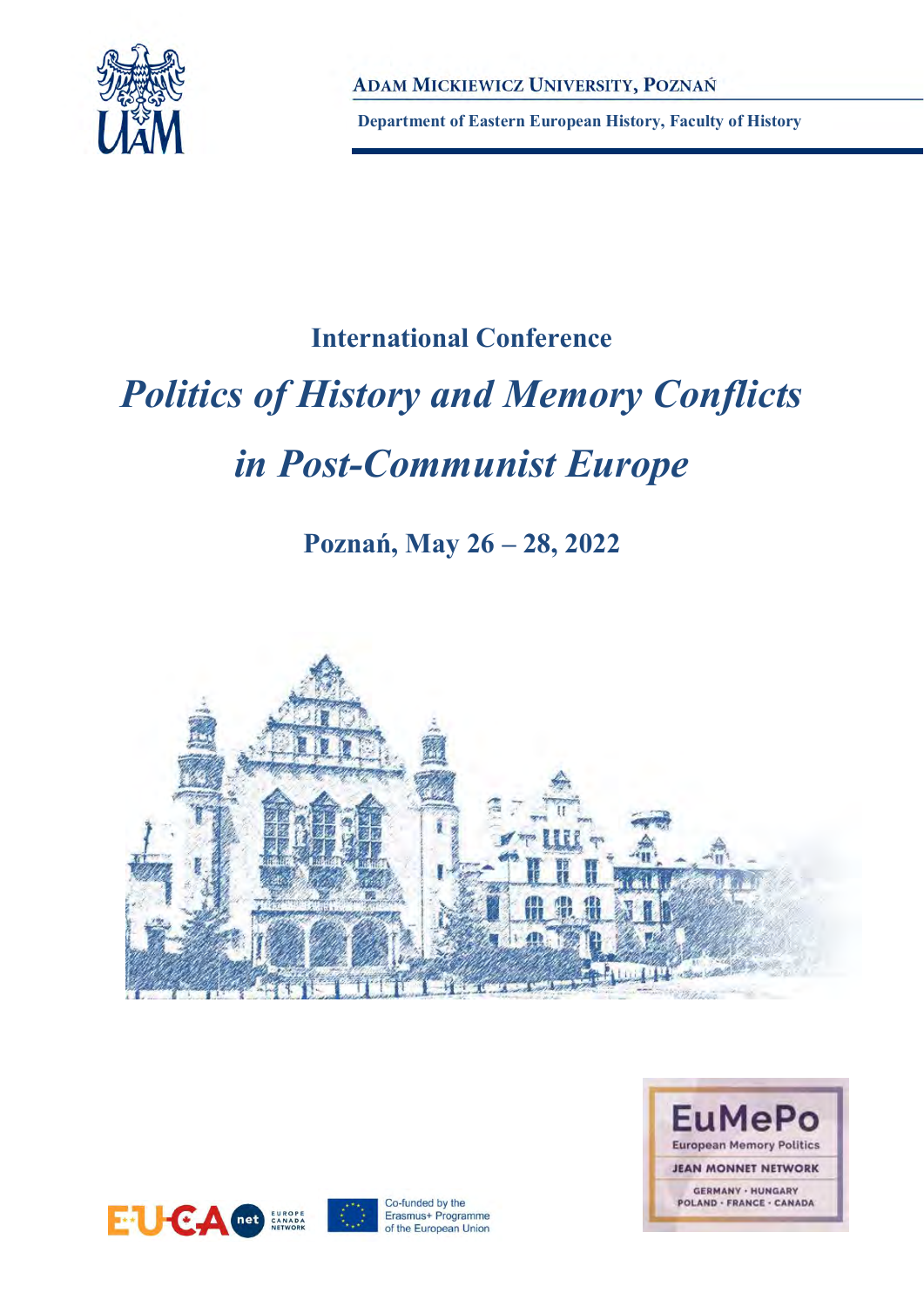#### **CONFERENCE PROGRAM**

#### **Thu. May 26th 2022**

5.00 pm – 7.00 pm, *venue: Collegium Maius, ul. Fredry 10, Salon Mickiewicza pod Kopułą (4. Floor)*  Introduction:

Rafał Witkowski, Vicerector for international cooperation (Adam Mickiewicz University in Poznań)

Beata Halicka (Adam Mickiewicz University in Poznań) Olivier Schmidtke (University of Victoria)

Panel discussion:

*Contesting European Memory Culture. Central European perspective*  (in Polish and English with simultaneous translation) Participants: Birte Wassenberg (University of Strasbourg*)* Ildiko Barna (Etovos Lorand University in Budapest*)* Jarosław Kuisz (Liberal Culture and University of Warsaw) Chair: Piotr Oleksy (Adam Mickiewicz University in Poznań)

7.30 pm – dinner, Restaurant Libertte 33, ul. Libelta 33

#### **Fr. May 27th 2022**

*Venue: Collegium Historicum, ul. Uniwersytetu Poznańskiego 7, room 3.131 (2. Floor)*

#### *Case studies – EU Members*, 9.00 am –11.40 am

Bartosz Dziewanowski (European Network Remembrance and Solidarity and Polish Academy of Science): *History and Memory in International Relations. The case of Poland after 1989*

Beata Halicka (Adam Mickiewicz University in Poznań): *National or multicultural? Common narrative about history in post-communist Baltic States*

Kamil Całus (Center for Eastern Studies in Warsaw): *Sympathy for the devil? Historical trauma and nostalgia in modern Romania* Chair: Olivier Schmidtke (University of Victoria)

Coffee break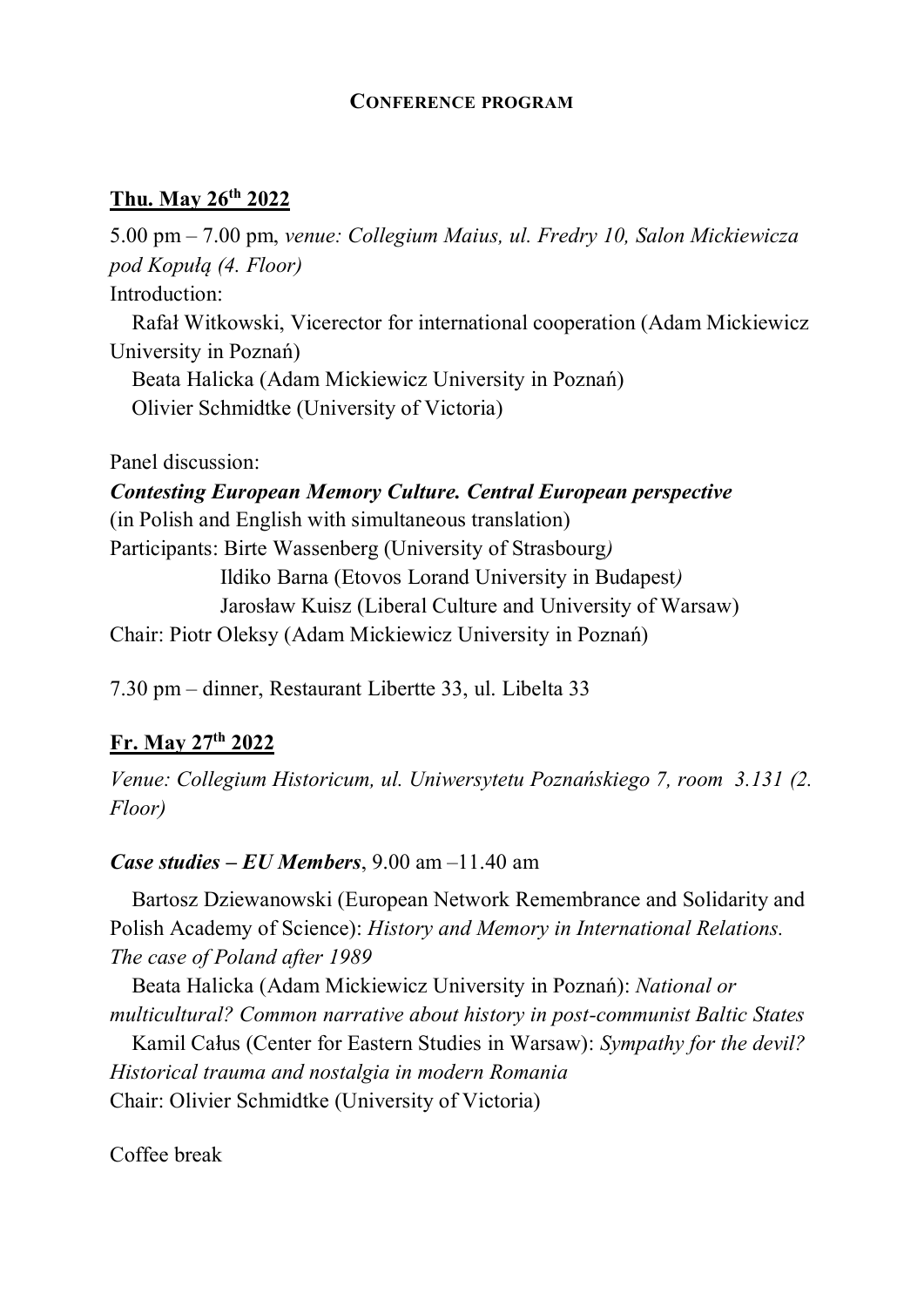#### *Case studies – Ukraine and Russia*, 12.10 pm – 1.50 pm

Marta Studenna-Skrukwa (Adam Mickiewicz University in Poznań): *Between socialist heartland and totalitarian dictatorship. Changes in the image of post-World War II period in Ukrainian historical discourse.*

Maria Domańska (Center for Eastern Studies in Warsaw): *History as a weapon. Domestic and foreign policy goals of Russia's politics of memory.* Chair: Alina Cherviatsova (Ghent University)

Lunch, *Ostoja, Collegium Chemicum*

#### *The Histories, Uses, and Transformations of Memory in Hungary and Poland* Round Table of young scholars, 3.00 pm – 5.00 pm

Alicja Podbielska (Yale University): *'Helping is Legal'! Memory of Holocaust Rescue in Responses to Refugees*

Judith Molmar (University of Oxford): *From Traitors to Heroes: An Analysis of the Hungarian State's Narratives on Emigration Over the Last Century*

Diana Bartha (Etovos Lorand University in Budapest): *Political Speeches Connected to the Holocaust: Reconstructing Hungarian Memory Politics* Chair and Commentator: Matt James (University of Victoria)

 $7.00 \text{ pm} - 8.00 \text{ pm} - \text{Old}$  Town walk

8.00 pm – dinner Restaurant Brovaria, ul. Stary Rynek 73-74

#### **Sat. May 28th 2022**

9.00 am – 11.00 am, *venue: Collegium Maius, ul. Fredry 10, Salon Mickiewicza pod Kopułą (4. Flour)* 

EuMePo network discussions on project

Lunch